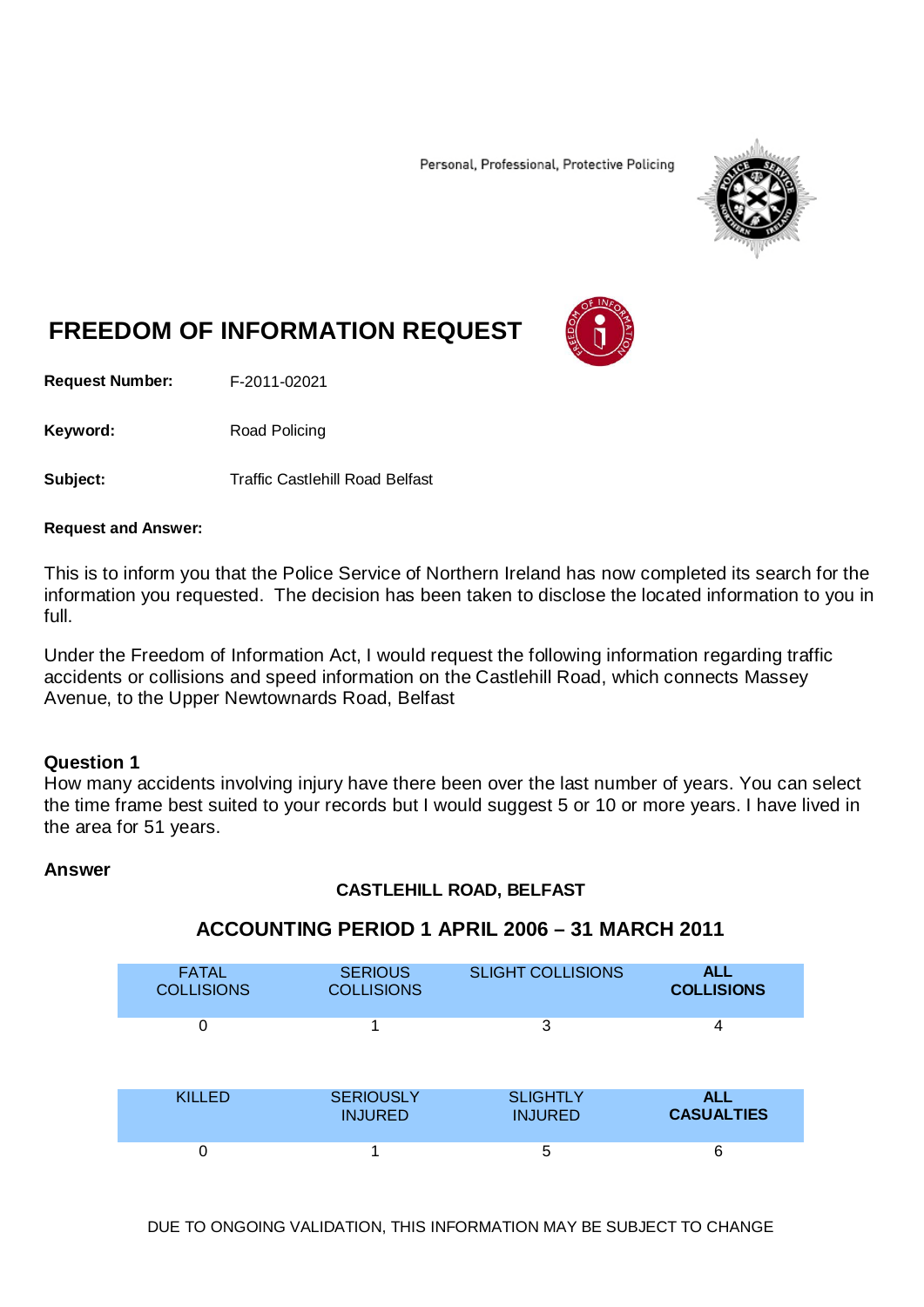# **Question 2**

How many accidents have there been NOT involving injury over the same periods.

# **Answer**

PSNI only record injury collisions.

# **Question 3**

How many accidents have there been involving pedestrians, cyclists or school children.

#### **Answer**

The information can only be provided for accidents where there have been casualties, I can advise there were no collisions involving pedestrian casualties, pedal cycles or casualties travelling to / from school.

#### **Question 4**

If you have surveyed the speed of traffic or had speed cameras in use, how many vehicles have exceeded the speed limit and if possible how many have not - where not is I suggest as (a) under 36mph. Please categorise this as say (b) 36 to 40mph, (c) 41 to 50 mph and (d) Over 50mph. You can use other categories to fit in with your information provided you specify this in your answer. I am most interested between the hours of 6am to 10pm. And I would welcome the time period in years this refers to – i.e. from 2000 to 2011 or whatever.

#### **Answer**

Please find the results of traffic surveys carried out by PSNI provided in the table below:

| Date of Visit     | <b>Time of Visit</b> | <b>Speed Recorded</b><br>in MPH | <b>Advice &amp;</b><br><b>Warning</b> | <b>Fixed</b><br>Penalty<br><b>Ticket</b> | <b>Prosecutions</b> | <b>Total</b><br><b>Detections</b> |
|-------------------|----------------------|---------------------------------|---------------------------------------|------------------------------------------|---------------------|-----------------------------------|
| 23 September 2009 | $13:15 - 13:30$      |                                 |                                       |                                          |                     | 0                                 |
| 25 September 2009 | $14:25 - 15:05$      | 45,46 & 50                      |                                       | 3                                        |                     | 3                                 |
| 26 September 2009 | 10-11:10 &           | 45,46,46,46 & 47                |                                       | 5                                        |                     | 5                                 |
|                   | 14:55-15:10          |                                 |                                       |                                          |                     |                                   |
| 29 September 2009 | 20:00-21:00          | 48 & 50                         | 2                                     | 2                                        |                     | 4                                 |
| 30 September 2009 | 21:20-21:35          | 45                              |                                       |                                          |                     |                                   |
| 21 October 2009   | $19:05 - 19:45$      | Not available                   | 9                                     |                                          |                     | 9                                 |
| 28 January 2010   | 11:40-12:30          | 45 & 49                         |                                       | 2                                        |                     | 2                                 |
| 23 February 2010  | 14:30                | 45                              |                                       |                                          |                     |                                   |
| 24 February 2010  | 12:45                | Not available                   |                                       |                                          |                     |                                   |
| 26 February 2010  | 19:50                | 46                              |                                       |                                          |                     |                                   |
| 22 June 2010      | 1500 - 1545          | Not available                   |                                       | 4                                        |                     | 4                                 |
|                   |                      |                                 | <b>Total</b><br>11                    | <b>Total</b><br>20                       | <b>Total</b><br>0   | <b>Total</b><br>31                |

#### **Question 5**

How many Fixed Penalty Tickets have been issued and how many Prosecutions have there been. In both cases state the numbers successful and the numbers which were unsuccessful and if possible the years and whether there has been a decline or an increase.

#### **Answer**

There have been a total of 72 Endorsable Fixed Penalty notices issued to motorists on the Castlehill Road since the year 2000 - 2011, 55 of which were speed related offences. A total of 6 of these cases went to prosecution as a result of non-production of documents. PSNI have no information as to the outcome of these prosecutions. This information would be held by the Northern Ireland Courts and Tribunals Service.